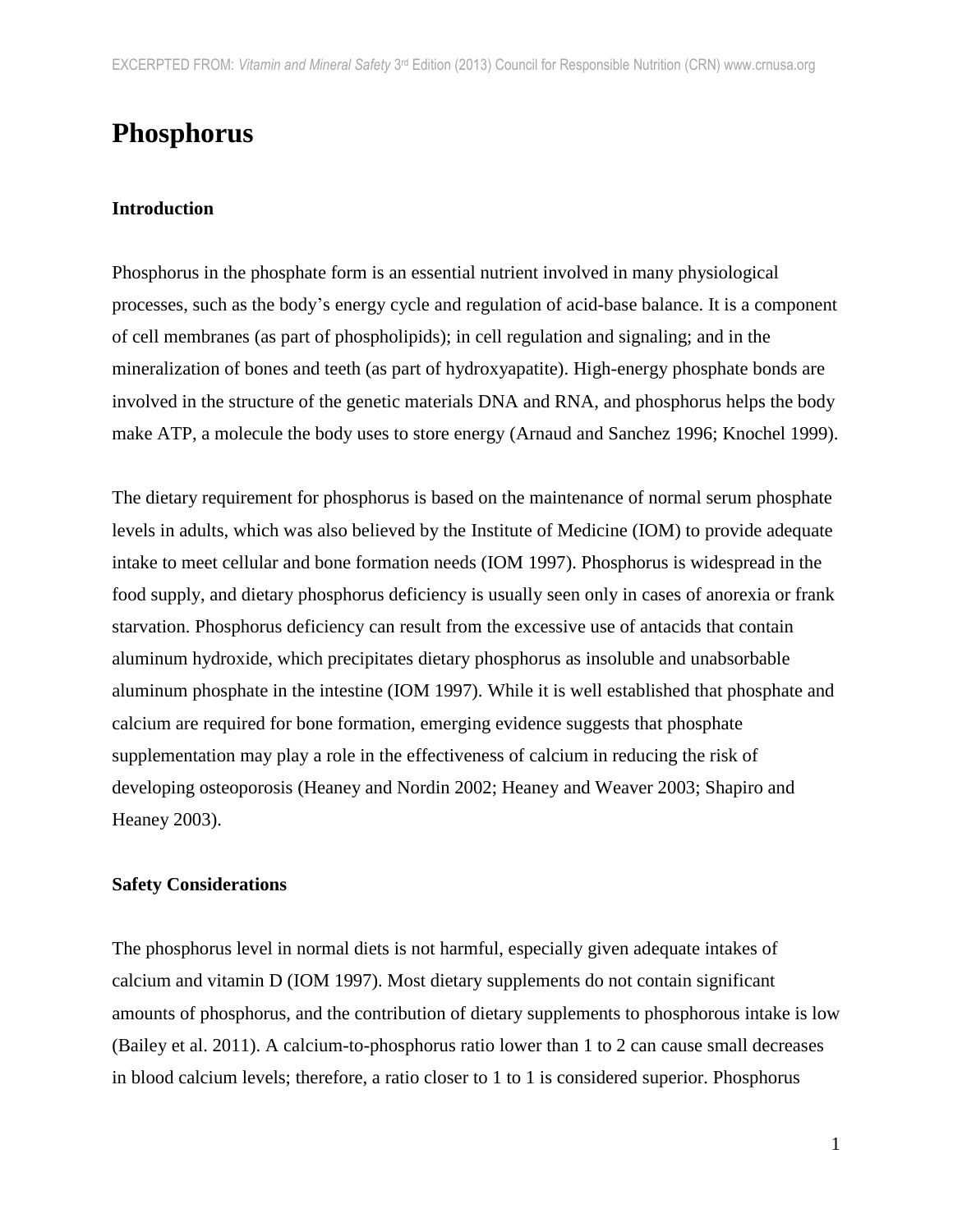requirements are influenced by interactions between calcium and phosphate, but studies have demonstrated that significant changes in phosphorous intake may not affect calcium balance in a meaningful way. For example, an increase in dietary phosphorus from 800 to 2,000 mg per day in adult males did not affect calcium balance regardless of calcium intake (Arnaud and Sanchez 1996).

In the absence of clinical signs of excess phosphorus, plasma phosphorus level is the most reliable indicator of excess phosphate (IOM 1997). There is no convincing scientific support for the widely accepted notion that consuming too much phosphorus from certain carbonated beverages contributes to calcium loss and increases the risk of osteoporosis (Heaney 2002). Indeed, the opposite effect may be true—calcium intake without simultaneous phosphorus intake may decrease the utilization of the calcium, at least partly neutralizing the potential benefits of the calcium on bone renewal.

#### **Official Reviews**

**IOM (1997).** The IOM reviewed dietary phosphorus for potential adverse effects, including adjustment in calcium-regulating hormones, metastatic calcification, skeletal porosity, and interference with calcium absorption, and found no evidence of any such activity (IOM 1997). In the absence of overt adverse effects, the IOM selected plasma phosphorus levels as the appropriate indicator of excess phosphorus intake. Therefore the IOM based its estimates of safe upper intake levels on the levels necessary to derange plasma phosphorus homeostasis. The IOM identified a NOAEL of 10.2 g per day and applied a UF of 2.5 to derive a UL of 4 g per day for adults. The UF of 2.5 is a default value meant to account for the uncertainty related to the pharmacokinetic relationship between food intake and blood levels (Petley et al. 1995). The IOM report indicates that phosphorus intakes may have increased dramatically over the last decade, thus creating concern about excessive phosphorus. This suggestion is counterbalanced by the evidence that calcium supplements can induce temporary low values in plasma phosphorus and that cosupplementation with calcium and phosphate can nullify this effect (Heaney 2002; Heaney and Nordin 2002).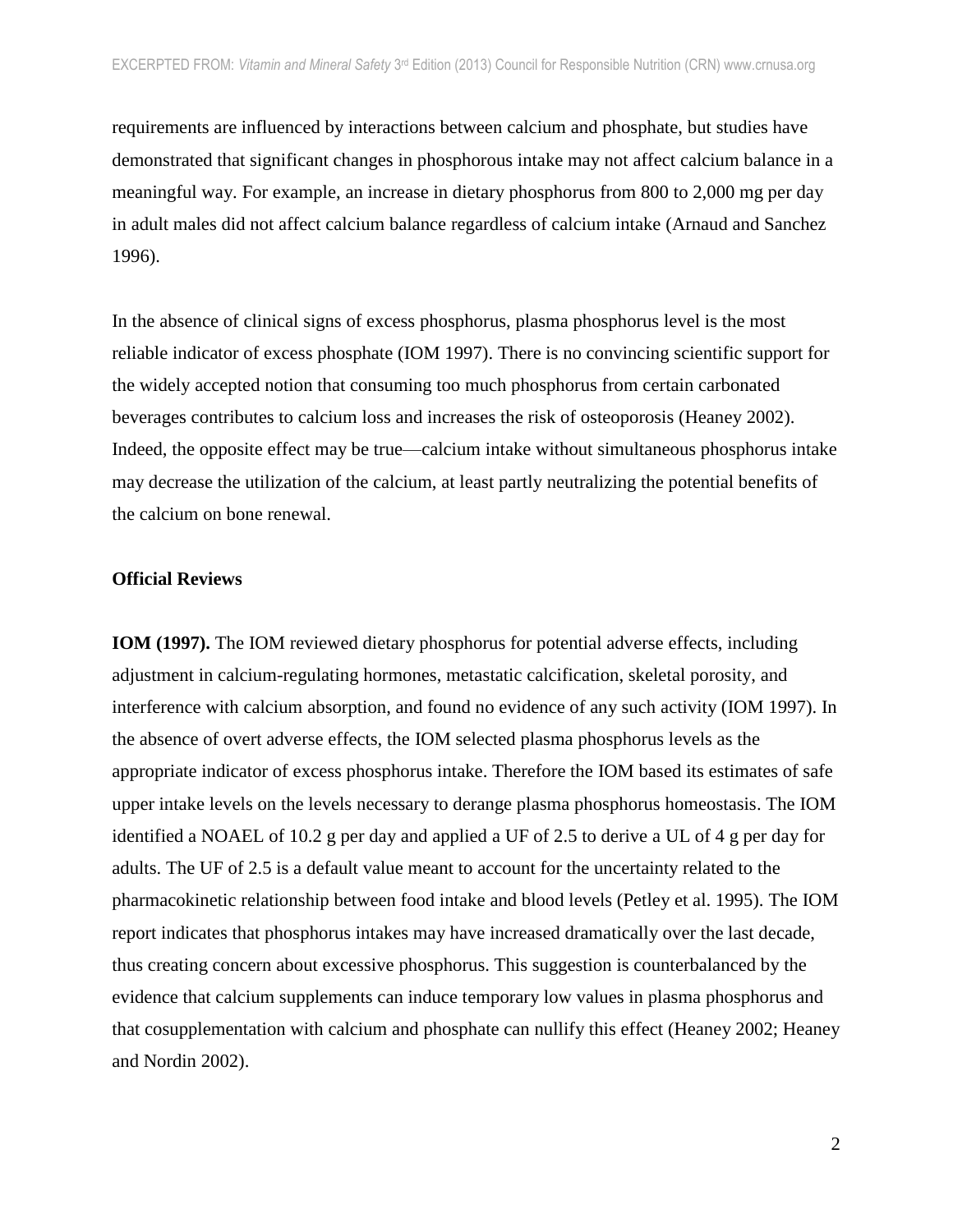**Expert Group on Vitamins and Minerals (EVM 2003).** The UK's EVM, like EFSA, found the existing evidence to be insufficient to derive an SUL value. It instead set a guidance level for total and supplemental phosphorus. The organization expressed concern about the few reports of mild gastrointestinal symptoms, such as osmotic diarrhea and gastrointestinal disturbance, reported in relation to supplemental phosphorus above 750 mg per day; on this basis it identified a NOAEL of 750 mg supplemental phosphorus per day. A guidance level of 250 mg supplemental phosphorus was identified by applying a default UF of 3 to this NOAEL. Assuming an intake of 2,100 mg from food and water, the EVM concluded that a guidance level of 2,400 mg was appropriate for phosphorus total intake from all sources.

**European Food Safety Authority (EFSA 2006).** In 2006 EFSA published its scientific opinion on the safe upper levels of phosphorous. The EFSA-appointed Scientific Panel on Dietetic Products, Nutrition and Allergies concluded that the available data are not sufficient to establish an upper level for phosphorus. The available data indicate that normal healthy individuals can tolerate phosphorus (phosphate) intakes up to at least 3,000 mg per day without adverse systemic effects. In some individuals, however, mild gastrointestinal symptoms have been reported if exposed to supplemental intakes above 750 mg phosphorus per day. There is no evidence of adverse effects associated with the current dietary intakes of phosphorus in EU countries.

#### **CRN Recommendations**

In adults with normal kidney function, phosphorus is readily excreted, and no imbalance in calcium metabolism occurs except at extreme intakes (Arnaud and Sanchez 1996). There are no data appropriate for identifying direct adverse effects of dietary phosphorus, and therefore no LOAEL can be identified. Similarly, no specific intake level qualifies as the NOAEL level. The very high NOAEL value identified by the IOM is perhaps too hypothetical, just as the very low NOAEL identified by the EVM was based on a speculative, worst-case interpretation of a very few reports of gastrointestinal side effects that could have had other causes. There is a need for an appropriate ratio of calcium-to-phosphorus intake within a broad range of acceptable ratios; therefore, in the absence of more specific evidence, a CRN UL of 1,500 mg is set for supplemental phosphorus.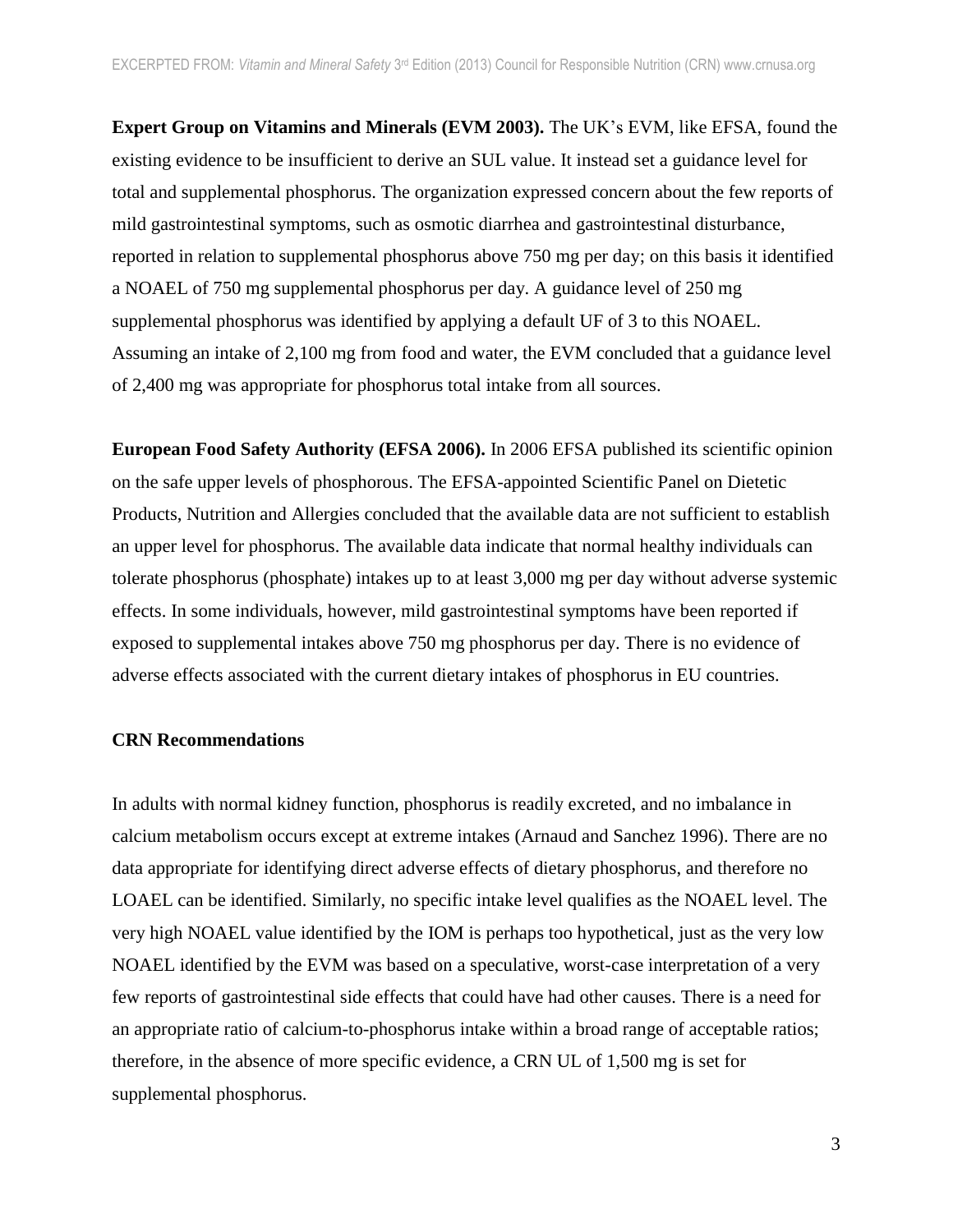## **Quantitative Summary for Phosphorus**

| CRN UL, supplemental intake | $1,500$ mg/day                            |
|-----------------------------|-------------------------------------------|
| IOM UL, total intake        | $4,000$ mg/day                            |
| EFSA UL, total intake       | Not determined                            |
| EC supplement maximum       | Not determined                            |
| EVM, guidance level         | 250 mg/day supplement; 2,400 mg/day total |
|                             | intake                                    |

### **References**

Arnaud CD, Sanchez SD. 1996. Calcium and phosphorus. In: Ziegler EE, Filer LJ, eds. *Present Knowledge of Nutrition.* 7th ed. Washington, DC: ILSI Press; 245–255.

Bailey RL, Fulgoni VL III, Keast DR, Dwyer JT. 2011. Dietary supplement use is associated with higher intakes of minerals from food sources. *Am J Clin Nutr.* 94:1376–1381.

European Food Safety Authority (EFSA). 2006. Tolerable Upper Intake Levels for Vitamins and Minerals. Opinion of the Scientific Panel on Dietetic Products, Nutrition and Allergies on a request from the Commission Related to the Tolerable Upper Intake Level of Phosphorous; 447– 460. [http://www.efsa.europa.eu/en/ndatopics/docs/ndatolerableuil.pdf.](http://www.efsa.europa.eu/en/ndatopics/docs/ndatolerableuil.pdf)

Expert Group on Vitamins and Minerals (EVM), Committee on Toxicity. 2003. *Safe Upper Levels for Vitamins and Minerals*. London: Food Standards Agency Publications.

Heaney RP. 2002. The calcium-phosphate connection. *Alternative Ther Women's Health.* 4:75– 77.

Heaney RP, Nordin BEC. 2002. Calcium effects on phosphorus absorption: implications for the prevention and co-therapy of osteoporosis. *J Am Coll Nutr.* 21:239–244.